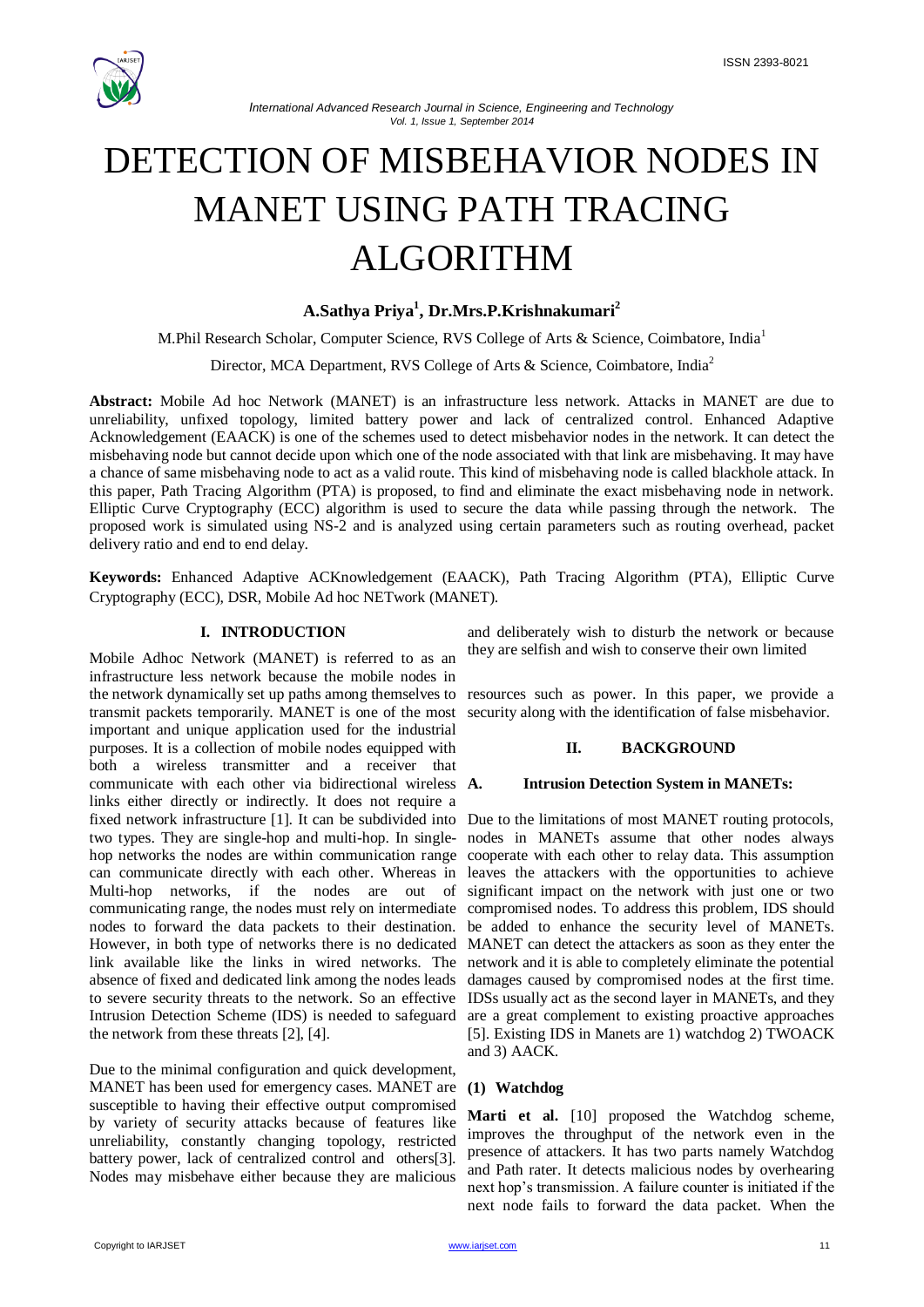

counter value exceeds a predefined threshold, the node is marked malicious. The major drawbacks are 1) ambiguous (2) collisions 2) receiver collisions 3) limited transmission power 4) false misbehavior report 5) partial dropping 6) collusion.

# **(2) TWOACK**

**Liu et al.** [11] proposed TWOACK scheme, it overcomes the receiver collision and limited transmitted power limitation of Watchdog. Here acknowledgment of every data packet over every three consecutive nodes is sent from source to destination. If ACK is not received in a predefined time, the other two nodes are marked malicious. The major drawbacks are 1) increased overhead 2) Limited battery power 3) Degrades the life span of entire network.

# **(3) AACK**

**Sheltami et al.** [12] proposed AACK scheme. Adaptive acknowledgement is the combination of TWOACK and ACK. Source sends packet to every node till it reaches the destination. Once reached, receiver sends an ACK in the reverse order. If ACK is not received within predefined interval, it switches to TWOACK scheme. It reduces network overhead but fails to detect malicious nodes with false misbehavior report.

# **B. Digital Signature**

Digital signature is a widely adopted approach to ensure the authentication, integrity, and no repudiation of MANETs. All algorithms except watchdog are based on acknowledgment. Hence, it should be authenticated through digital signature.

## **III. EAACK**

scheme. Enhanced Adaptive Acknowledgment (EAACK) is designed to tackle false misbehavior, limited transmission power and receiver collision limitations of watchdog. It is capable of detecting malicious node in existance of false misbehaving report. It is an acknowledgement based Intrusion Detection System (IDS). All the Three Parts of EAACK namely ACK, S-ACK and MRA are acknowledgement based Intrusion detection system. They all rely on acknowledgement packets to detect misbehaviours in the network. If the attackers are smart enough to forge acknowledgement packets, all of the three schemes will be vulnerable. In order to ensure the integrity of the IDS, EAACK requires all acknowledgement packets to be digitally signed before they are sent out and verified until they are accepted.

## **(1) ACK**

ACK is basically an end-to-end acknowledgement scheme used to reduce network overhead when no network misbehaviour is detected.

# **(2) S-ACK**

The S-ACK scheme is an improved version of the TWOACK scheme. The principle is to let every three consecutive nodes work in a group to detect misbehaving nodes. For every three consecutive nodes in the route, the third node is required to send an S-ACK acknowledgment packet to the first node. The intention of introducing S-ACK mode is to detect misbehaving nodes in the presence of receiver collision or limited transmission power.

# **(3) MRA**

MRA is used to detect misbehaving node with presence of false misbehaviour report. False misbehaviour report can be generated by malicious attacker to falsely report innocent node as malicious. The DSR routing finds an alternative route to transmit data through that route. The core of MRA scheme is to authenticate whether the destination node has received the reported missing packet through a different route.

# **(4) DSA and RSA**

DSA always produces slightly less network overhead than RSA. The signature size of DSA is much smaller than the signature size of RSA. The Routing Overhead (RO) difference between RSA and DSA schemes vary with different numbers of malicious nodes. DSA scheme require more computational power to verify than RSA, consisting the tradeoff between battery power and performance, DSA is still preferable.

## **IV. PROPOSED WORK**

# **(1) DSR**

**Elhadi M. Shakshuki et al.** [1] proposed EAACK Create ad hoc networks with few numbers of nodes that communicate with each other in a wireless environment. Packets are transmitted between the nodes. In proposed Dynamic Source Routing (DSR) protocol is used. It is a reactive routing protocol that establishes a route to a destination only on-demand. Mobile nodes are required to maintain route caches that contain the source routes of which the mobile is aware. Entries in the route cache are continually updated as new routes are learned. In Route discovery phase, uses route request and route reply packets. In Route maintenance phase, uses route error packets and acknowledgments. The protocol allows multiple routes to any destination and allows each sender to select and control the routes used in routing its packets. DSR does not flood the network with routing updates even when the link is not in use. A route is only determined when needed. There is no need to discover routes to all the nodes in the network. And the cached information in the intermediate nodes is used to reduce routing overhead.DSR is proposed to reduce the control traffic overhead and improve scalability.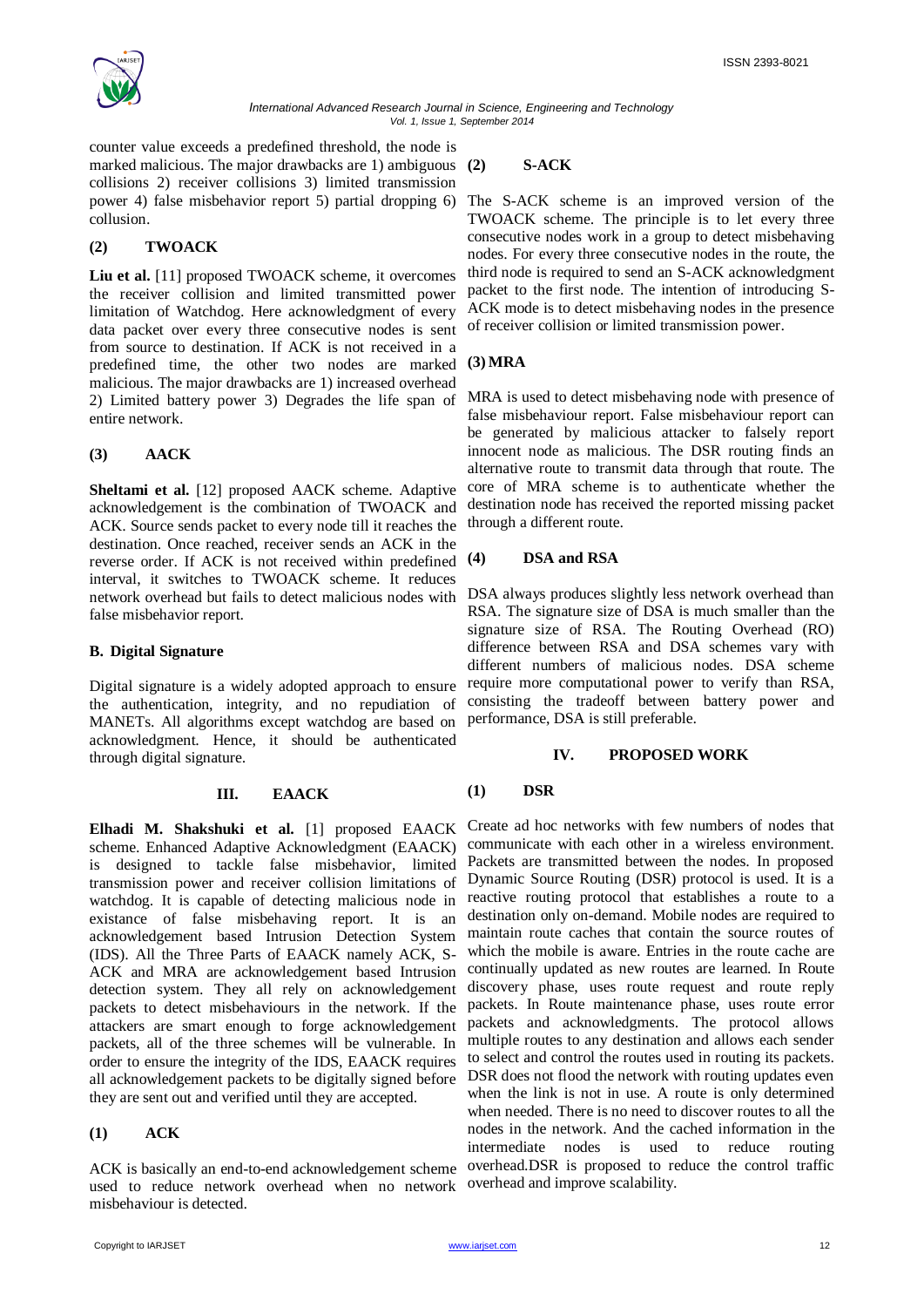

*International Advanced Research Journal in Science, Engineering and Technology Vol. 1, Issue 1, September 2014*

#### **(2) Packet Dropper Detection**

A secured MANET system can be achieved only by preventing routing protocol attacks. The malicious is one of the challenging attacks in the ad hoc routing in which two malicious nodes forms a tunnel with high transmission connectivity referred as a malicious tunnel. The malicious tunnel may be wired or wireless form or an optical link. As soon as malicious nodes launch a malicious link they start gathering the wireless data and forward it to one another. It is then relay the packets over the malicious tunnel to some other location. The legitimate data packets are relayed to some other place in the network and malicious nodes makes other nodes to believe that they are immediate neighbours. The malicious attack affects both the proactive and on demand routing protocols. In this project DSR Protocol is used to analyse its behaviour in MANET while sending packet and receiving packet to identify using path tracing.

#### **(3) Path Tracing Algorithm**

Path tracing is a computer graphics method of rendering images of three dimensionally scenes such that the global illumination is faithful to reality. Fundamentally, the algorithm is integrating over all the illuminance arriving to a single point on the surface of an object. Path Tracing (PT) algorithm, used for detection and prevention of blackhole attack is an extension of DSR protocol. The PT algorithm runs on each node in a path during the DSR route discovery process. It calculates per hop distance based on the RTT value and blackhole link using frequency appearance count. MASK is based on a special type of publickey cryptosystem. Every node in a path has to compute per hop distance of its neighbour with the previous per hop distance to identify the blackhole attack. The corresponding node detects the blackhole if per hop distance exceeds the maximum threshold range. In the routing process the blackhole link participates more than the normal link.

### **(4) Node deployment and packet routing**

Packets are forwarded using source routing. Let us consider a group of random mobile nodes consists of a set  $R = \{r1, r2, r3, \ldots, rn\}$  that communicate each other using radio transmission and the neighbouring node communicate each other in a bidirectional fashion. For neighboring nodes, the distance between them must be less than a predefined distance 'd'. In this paper how the nodes make use of MAC protocol to gain access in radio transmission is not concentrated. The network is designed such that it has loose clock synchronization. All nodes in ad hoc environment may or may not be resource controlled.

## **(5) Blackhole attack Detection**

A black hole is a node that always responds positively with a RREP message to every RREQ, even though it does not really have a valid route to the destination node. Since a black hole node does not have to check its routing table, it is the first to respond to the RREQ in most cases. Then the source routes data through the black hole node, which will drop all the data packets it received rather than forwarding them to the destination. In this way the malicious node can easily misroute lot of network traffic to itself and could cause an attack to the network with very little effort on it. These black hole nodes may work as a group.



Fig 1: System architecture for Detecting Blackhole Attack

#### **(6) Per Hop Distance Estimation**

The presence of blackhole can be detected by calculating the distance between each hop in a path. Consider the round trip time (RTT) value to calculate the per hop distance. RTT is defined as RREQ and RREP propagation time between the source and destination. Examine the RTT calculation between two nodes A and B where both the nodes are non blackhole nodes. The calculation of per hop distance is performed during the route discovery process in order to reduce the routing overload. Each node must run the per hop distance calculation using RTT value and store the estimated per hop distance value in packet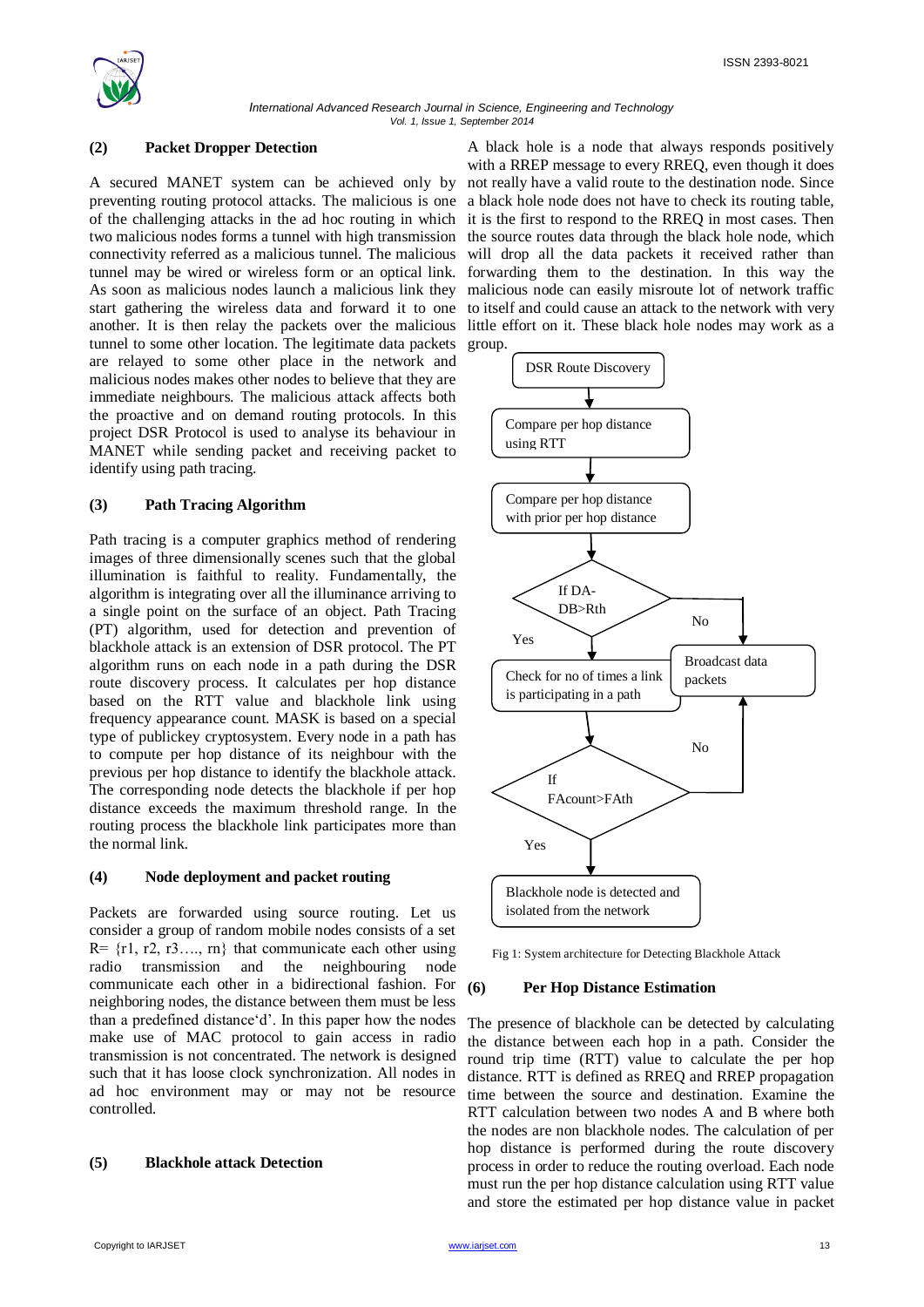

header. The blackhole can be detected using the information in the packet header.

#### **(7) Analysis of Frequent Appearance of a link**

In order to detect the blackhole attack effectively, a link can be checked whether it participates in the routing very often. Find the frequent appearance (FAcount) of a link  $(L<sub>i</sub>)$  in a path by using the formula, FAcount = Maximum number of times that Liparticipates in a path  $(N<sub>i</sub>)$  / Total number of available links in a path (N). As there are many links in a path, it can also be used to detect blackhole attacks. If a link in a path frequently takes place in routing such that its count exceeds the frequent appearance threshold ( $FA<sub>Th</sub>$ ), then it is a blackhole link. The frequent appearance count information is gathered only through the monitoring and marked in cache. The proposal is easy to implement with reduced overhead requirements and does not rely on fixed time synchronization. Every node must calculate RTT only using its own clock.

#### **(8) Steps to detect blackhole attacks**

**Step 1**: Nodes in a path computes RTT values based on the time between the RREQ sent and RREP received. The RTT computation is based on its own clock.

**Step 2**: Compute per hop distance value using RTT value. The computed per hop distance value and timestamp are stored in each packet header.

**Step 3**: These informations are stored to identify the blackhole link. Every node in a path computes per hop distance with its neighbor and compares it with the prior per hop distance. If the per hop distance exceeds the maximum threshold range,  $R_{Th}$ , go to step 4.

**Step 4**: Check for the maximum count a link takes part in the path. If FAcount> FATh, then the link is blackhole.

**Step 5:** Mark the link as blackhole and the corresponding node informs other nodes to alert the network. These blackhole nodes are then isolated from the network.



Fig 2: Detecing Malicious node at the time of routing

### **(9) Elliptic Curve Cryptography Cryptography(ECC) algorithm**

Elliptic curve Cryptography (ECC) algorithm is used to enhance the security in Ad-hoc wireless network. ECC algorithm is being used for encryption and decryption. Communication is secured as the data cannot be viewed while passing through the network.

#### **V. SIMULATION PARAMETERS**

In this section, the simulation environment and the simulation results are discussed. Simulation is done using the network simulator NS-2. The numbers of nodes we have considered for simulation are 10 to 50 mobile nodes in the terrain area of 1000m \*1000m.The traffic model chosen is CBR (Constant Bit Rate) connections with packet size of 1000 bytes to emulate traffic over the network. Each node independently repeats this behavior and mobility is varied by making each node stationary for a period of pause time. The packets are routed using Dynamic Source Routing (DSR) protocol and the acknowledgements are authenticated using Elliptic Curve Cryptography.

| <b>Parameter Name</b>                    | <b>Parameter Value</b> |
|------------------------------------------|------------------------|
| Simulation tool                          | $NS-2$                 |
| Simulation area                          | 1000x1000              |
| Number of nodes                          | 50                     |
| Mobility speed                           | 5ms                    |
| Maximum packets in<br>interference queue | 250                    |
| Antenna                                  | Omni directional       |
| Traffic model                            | Constant Bit Rate(CBR) |
| <b>Communication Agent</b>               | <b>TCP</b>             |
| Packet size                              | 1000 bytes             |
| Routing protocol                         | DSR                    |

Table 1: Simulation parameters

#### **V. PERFORMANCE EVALUATION**

The metrics used in evaluating the performance are:

#### **(1) Packet Delivery Ratio**

It is the ratio of the number of data packets delivered to the destinations to the number of data packets generated by the sources. This evaluates the ability of the protocol to deliver data packets to the destination in the presence of malicious nodes. It can be defined as:PDR **=** total no. of packet received / total no. of packet send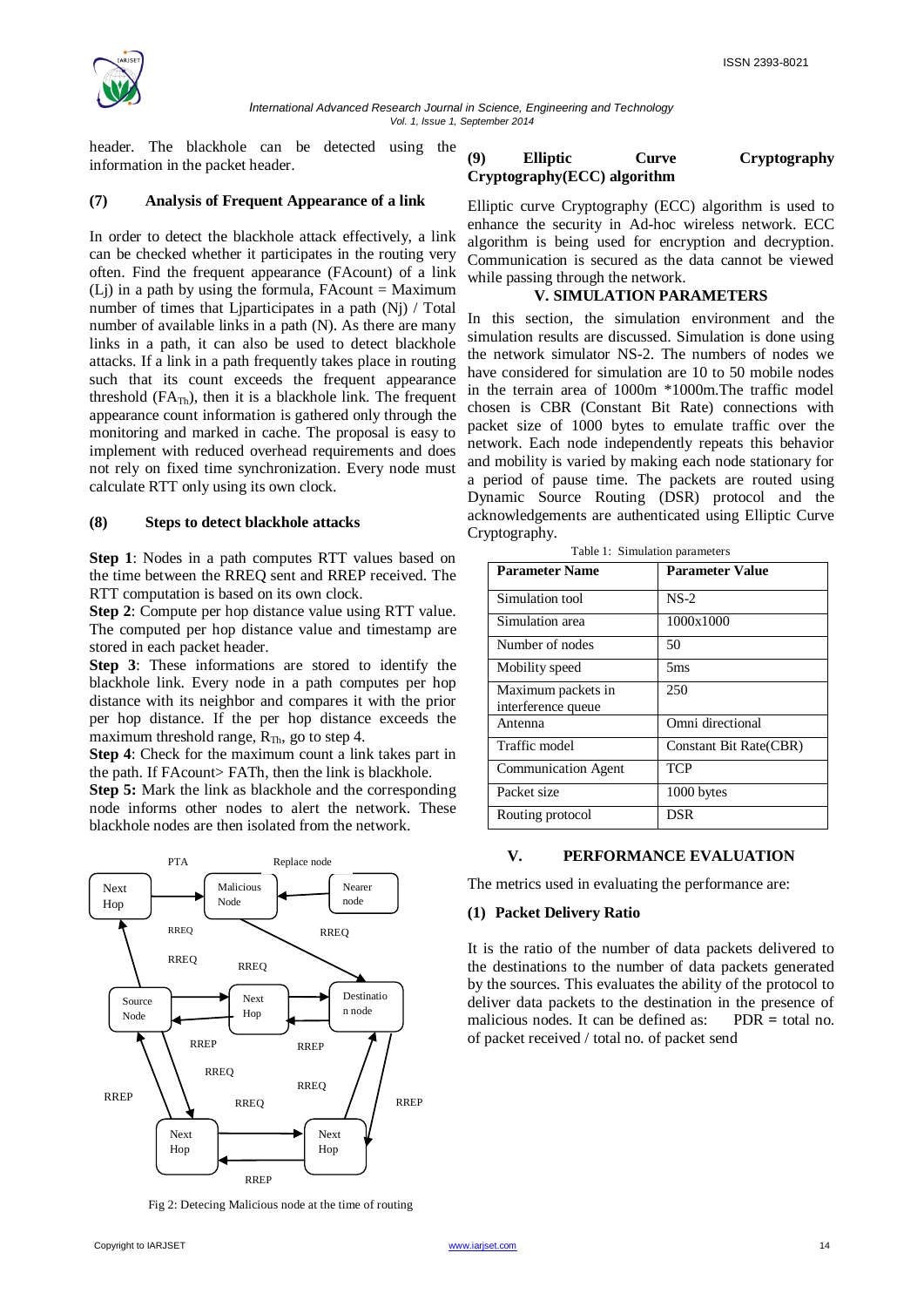





Fig 3: Performance analysis on PDR

#### **(2) End-to-End delay**

 This is average delay between the sending of packets by the source and its receipt by the receiver. It means it is difference between the receiving time and sending time. This includes all possible delays caused by buffering during data acquisition, route discovery, queuing, processing at intermediate nodes, retransmission delays, propagation time, etc. It can be defined as: Avg. D=S/N Where S is the sum of the time spent to deliver packets for each destination, and N is the number of packets received by the all destination nodes.



Fig 4: Performance analysis on delay

## **(3) Routing Overhead**

Routing overhead refers to the ratio of routing related transmissions. The control overhead is defined as the total number of routing control packets normalized **/** the total number of received data packets



Fig 5: Performance analysis on Routing overhead

#### **VII. CONCLUSION**

Packet dropping attack has always been a major threat to the security in MANETs. The blackhole or packet drop attack which is one of the network layer attacks. This kind of attacker launches attacks by forming a channel between two or more malicious nodes and drops all the packets. To detect and prevent the blackhole attack, Path Tracing (PT) algorithm has been proposed. The PT algorithm detects and prevents the blackhole attack using per hop distance between two nodes. It depends on DSR protocol. ECC offers strong privacy protection, complete unlinkability and content unobservability for ad hoc networks. The security analysis demonstrates that ECC not only provides strong privacy protection, it is also more resistant against attacks due to node compromise. The proposed work is simulated using NS-2. The performance analysis addresses that PT algorithm has reduced the overhead and delay and increases the packet delivery ratio of the network. Blackhole attack can also implemented by using AODV protocol in future.

#### **REFERENCES**

- [1] Elhadi M. Shakshuki, Nan Kang, and Tarek R. Sheltami,"EAACK—A Secure Intrusion-Detection System for MANETs‖, *IEEE TRANSACTIONS ON INDUSTRIAL ELECTRONICS,* VOL. 60, NO.3, MARCH 2013.
- [2] J. Parker, J. Undercoffer, J. Pinkston, and A. Joshi, "On intrusion detection and response for mobile ad hoc networks," in Proc. *IEEE Int. Conf.Perform., Comput, Commun,* 2004, pp. 747–752.
- [3] R. Praveen Kumar, A. Excellencia, P. Kanimozhi, "Providing a New EAACK to Secure Data in MANET", *IJREAT*, Volume 2, Issue 2, ISSN: 2320 – 8791
- [4] S. Sanjith ,M. Padmadas , and N. Krishnan, "EAACK Based Intrusion Detection and Prevention for MANETs using ECC Approach‖, *IJETTCS*, Volume 2, Issue 4, July – August 2013
- [5] B. Sun, "Intrusion detection in mobile ad hoc networks," Ph.D. dissertation, Texas A&M Univ., College Station, TX, 2004.
- [6] Ipsita Panda," A Survey on Routing Protocols of MANETs by Using QoS Metrics", *International Journal of Advanced Research in Computer Science and Software Engineering 2* (10), October-2012, pp. 120-129
- [7] Pooja Jaiswal, Dr. Rakesh Kumar, "Prevention of Black Hole Attack in MANET", (IJCNWC), ISSN: 2250-3501 Vol.2, No5, and October 2012.
- [8] R. Vembu, R. Syed hayath," Methodology For Comparing Reactive Routing Protocols To Detect And Prevent The Wormhole